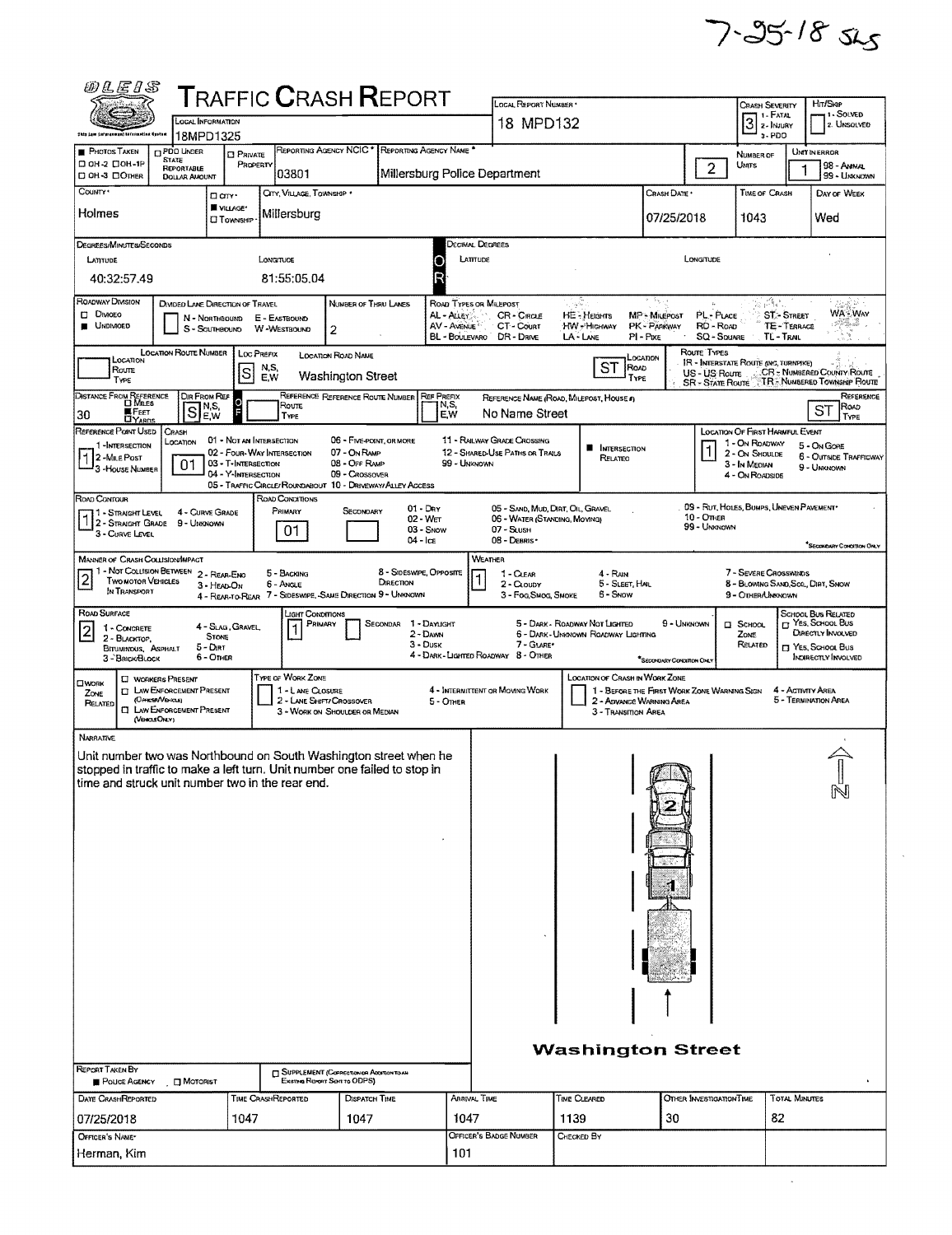| <i>01515</i>                                                                                                |                                              | Jnit                                                                  |                                                         |                                                                          |                                                                  |                                                                                                                      |                                                 |                                                                            |                                                                                                        |                                  |                                                                      |                                                       |                                                                                                                             |  |  |  |  |
|-------------------------------------------------------------------------------------------------------------|----------------------------------------------|-----------------------------------------------------------------------|---------------------------------------------------------|--------------------------------------------------------------------------|------------------------------------------------------------------|----------------------------------------------------------------------------------------------------------------------|-------------------------------------------------|----------------------------------------------------------------------------|--------------------------------------------------------------------------------------------------------|----------------------------------|----------------------------------------------------------------------|-------------------------------------------------------|-----------------------------------------------------------------------------------------------------------------------------|--|--|--|--|
|                                                                                                             |                                              |                                                                       |                                                         |                                                                          |                                                                  |                                                                                                                      |                                                 |                                                                            |                                                                                                        |                                  | <b>LOCAL REPORT NUMBER</b><br>18 MPD132                              |                                                       |                                                                                                                             |  |  |  |  |
|                                                                                                             |                                              |                                                                       |                                                         |                                                                          |                                                                  |                                                                                                                      |                                                 |                                                                            |                                                                                                        |                                  |                                                                      |                                                       |                                                                                                                             |  |  |  |  |
| <b>UNT NUMBER</b>                                                                                           |                                              |                                                                       |                                                         | OWNER NAME: LAST, FIRST, MIDDLE ( C SAME AS DRIVER )                     |                                                                  |                                                                                                                      |                                                 |                                                                            |                                                                                                        | <b>OWNER PHONE NUMBER</b>        |                                                                      | <b>DAMAGE SCALE</b>                                   | <b>DAMAGE AREA</b><br>FRONT                                                                                                 |  |  |  |  |
| OWNER ADDRESS: CITY, STATE, ZIP                                                                             | Barnhart, Eli, M                             |                                                                       | <b>CISAME AS DRIVER</b> )                               |                                                                          |                                                                  | 740-291-9695                                                                                                         |                                                 | $\overline{c}$                                                             |                                                                                                        |                                  |                                                                      |                                                       |                                                                                                                             |  |  |  |  |
|                                                                                                             |                                              |                                                                       |                                                         |                                                                          |                                                                  |                                                                                                                      |                                                 |                                                                            |                                                                                                        |                                  |                                                                      | 1 - None                                              | ם                                                                                                                           |  |  |  |  |
| 31116 SR 83, Coshocton, OH, 43812<br>LP STATE LICENSE PLATE NUMBER<br><b>VEHICLE IDENTIFICATION NUMBER</b>  |                                              |                                                                       |                                                         |                                                                          |                                                                  |                                                                                                                      |                                                 |                                                                            |                                                                                                        |                                  |                                                                      | 2 - MINOR                                             |                                                                                                                             |  |  |  |  |
|                                                                                                             |                                              |                                                                       |                                                         |                                                                          |                                                                  |                                                                                                                      |                                                 |                                                                            |                                                                                                        |                                  | # Occupants                                                          |                                                       |                                                                                                                             |  |  |  |  |
| OН                                                                                                          | <b>HJU1645</b>                               |                                                                       |                                                         |                                                                          |                                                                  | 3B7MF33CXTM168933                                                                                                    |                                                 |                                                                            |                                                                                                        |                                  | $\mathbf{2}$                                                         | 3 - FUNCTIONAL                                        | □<br>▫                                                                                                                      |  |  |  |  |
| <b>VEHICLE YEAR</b><br>1996                                                                                 | <b>VEHICLE MAKE</b><br>Dodae                 |                                                                       |                                                         |                                                                          |                                                                  | <b>VEHICLE MODEL</b><br>Ram Truck 3500 - Q35                                                                         |                                                 |                                                                            | <b>BLK</b>                                                                                             | <b>VEHICLE COLOR</b>             |                                                                      | 4 - DISABLING                                         |                                                                                                                             |  |  |  |  |
| $P$ PROOF OF                                                                                                | INSURANCE COMPANY                            |                                                                       |                                                         |                                                                          |                                                                  | POLICY NUMBER                                                                                                        |                                                 | Towep By                                                                   |                                                                                                        |                                  |                                                                      |                                                       | о<br>Έ<br>п                                                                                                                 |  |  |  |  |
| <b>INSURANCE</b><br>SHOWN                                                                                   |                                              | American National                                                     |                                                         |                                                                          |                                                                  |                                                                                                                      |                                                 |                                                                            |                                                                                                        |                                  |                                                                      | 9 - UNKNOWN                                           |                                                                                                                             |  |  |  |  |
| CARRIER NAME, ADDRESS, CITY, STATE, ZIP                                                                     |                                              |                                                                       |                                                         |                                                                          |                                                                  |                                                                                                                      |                                                 |                                                                            |                                                                                                        |                                  |                                                                      |                                                       | REAR<br><b>CARRIER PHONE</b>                                                                                                |  |  |  |  |
|                                                                                                             |                                              |                                                                       |                                                         |                                                                          |                                                                  |                                                                                                                      |                                                 |                                                                            |                                                                                                        |                                  |                                                                      |                                                       |                                                                                                                             |  |  |  |  |
| US DOT                                                                                                      |                                              | VEHICLE WEIGHT GVWR/GCWR                                              |                                                         | 1 - LESS THAN OR EQUAL TO 10K LBS                                        |                                                                  | CARGO BODY TYPE<br>01 - No CARGO BODY TYPE/NOT APPLICABL 09 - POLE                                                   |                                                 |                                                                            |                                                                                                        |                                  | <b>TRAFFICWAY DESCRIPTION</b><br>1 - Two-Way, Not Divided            |                                                       |                                                                                                                             |  |  |  |  |
| HM PLACARD ID NO.                                                                                           |                                              |                                                                       | 2 - 10,001 To 26,000K LBS<br>3 - MORE THAN 26,000K LBS. |                                                                          |                                                                  | 02 - Bus/Van (9-15 Seats, Inc Driver) 10 - Cargo Tank<br>03 - Bus (16+ SEATS, INC DRIVER)                            |                                                 | 11 - FLAT BED                                                              |                                                                                                        |                                  |                                                                      |                                                       | 2 - T WO-WAY, NOT DIVIDED, CONTINUOUS LEFT TURN LANE<br>3 - T WO-WAY, DIMBED, UNPROTECTED (PAINTED OR GRASS >4FT.) MEDIA    |  |  |  |  |
|                                                                                                             |                                              |                                                                       |                                                         |                                                                          |                                                                  | 04 - VEHICLE TOWING ANOTHER VEHICLE<br>05 - Logging                                                                  |                                                 | <b>12 - Dump</b><br>13 - CONCRETE MIXER                                    |                                                                                                        |                                  |                                                                      | 4 - T WO-WAY, DIVIDED, POSITIVE MEDIAN BARRIER        |                                                                                                                             |  |  |  |  |
|                                                                                                             | <b>HM CLASS</b>                              | <b>n</b> Related                                                      | HAZARDOUS MATERIAL                                      |                                                                          |                                                                  | 06 - INTERMODAL CONTAINER CHASIS<br>07 - CARGO VAN/ENCLOSED BOX                                                      |                                                 | <b>14 - AUTO TRANSPORTER</b><br>15 - GARBAGE / REFUSE                      |                                                                                                        |                                  | 5 - ONE-WAY TRAFFICWAY                                               |                                                       |                                                                                                                             |  |  |  |  |
|                                                                                                             | <b>NUMBER</b>                                |                                                                       |                                                         |                                                                          |                                                                  | 08 - GRAIN, CHIPS, GRAVEL                                                                                            |                                                 | 99 - OTHER/UNKNOWN                                                         |                                                                                                        |                                  | <b>ID</b> HIT / SKIP UNIT                                            |                                                       |                                                                                                                             |  |  |  |  |
| NON-MOTORIST LOCATION PRIOR TO IMPACT                                                                       |                                              | 01 - INTERSECTION - MARKED CROSSWAL                                   |                                                         | <b>TYPE OF USE</b>                                                       | <b>UNIT TYPE</b>                                                 |                                                                                                                      |                                                 |                                                                            |                                                                                                        |                                  |                                                                      |                                                       | PASSENGER VEHICLES (LESS THAN 9 PASSENGERS MED/HEAVY TRUCKS OR COMBO UNITS > 10KLBS BUS/VAWLIMO(9 OR MORE INCLUDING DRIVER) |  |  |  |  |
|                                                                                                             | 03 - INTERSECTION OTHER                      | 02 - INTERSECTION - NO CROSSWALK                                      |                                                         | 1                                                                        | 07                                                               | 01 - Sub-COMPACT                                                                                                     |                                                 |                                                                            |                                                                                                        |                                  |                                                                      |                                                       | 13 - SINGLE UNIT TRUCK OR VAN 2AXLE, 6 TIRES 21 - BUS/VAN (9-15 SEATS, INC DRIVER)                                          |  |  |  |  |
|                                                                                                             |                                              | 04 - MIDBLOCK - MARKED CROSSWALK<br>05 - TRAVEL LANE - OTHER LOCATION |                                                         | 1 - PERSONAL<br>2 - COMMERCIAL                                           |                                                                  | 02 - COMPACT<br>99 - UNKNOWN 03 - MID SIZE                                                                           |                                                 |                                                                            |                                                                                                        |                                  | 14 - SINGLE UNIT TRUCK: 3+ AXLES<br>15 - SINGLE UNIT TRUCK / TRAILER |                                                       | 22 - Bus (16+ Seats, Inc Driver)<br>NON-MOTORIST                                                                            |  |  |  |  |
|                                                                                                             | 06 - BICYCLE LANE<br>07 - SHOULDER/ROADSIDE  |                                                                       |                                                         | 3 - GOVERNMENT                                                           |                                                                  | OR HIT/SKIP<br>04 - FutL Size<br>05 - MINIVAN                                                                        |                                                 |                                                                            |                                                                                                        |                                  | 16 - Truck/Tractor (BOBTAIL)                                         |                                                       | 23 - ANIMAL WITH RIDER<br>24 - ANIMAL WITH BUGGY, WAGON, SURREY                                                             |  |  |  |  |
|                                                                                                             | 08 - SIDEWALK<br>09 - MEDIAN/CROSSING ISLAND |                                                                       |                                                         |                                                                          |                                                                  | 06 - Sport UTILITY VEHICLE<br>07 - Pickup                                                                            |                                                 | <b>19 - TRACTOR/TRIPLES</b>                                                | 17 - TRACTOR/SEMI-TRAILER<br>18 - TRACTOR/DOUBLE<br>25 - BICYCLE/PEDACYCLIST<br>26 - PEDESTRIAN SKATER |                                  |                                                                      |                                                       |                                                                                                                             |  |  |  |  |
|                                                                                                             | 10 - DRIVE WAY ACCESS                        |                                                                       |                                                         | <b>IT IN EMERGENCY</b><br>RESPONSE                                       | $08 - V_{AN}$<br>20 - OTHER MED/HEAVY VEHICLE<br>09 - Motorcycle |                                                                                                                      |                                                 |                                                                            |                                                                                                        |                                  | 27 - OTHER NON-MOTORIST                                              |                                                       |                                                                                                                             |  |  |  |  |
|                                                                                                             | 12 - NDN-TRAFFICWAY AREA                     | 11 - SHARED-USE PATH OR TRAIL                                         |                                                         |                                                                          |                                                                  | 10 - MOTORIZED BICYCLE<br>11 - SNOWMOBILE/ATV                                                                        |                                                 | HAS HM PLACARD                                                             |                                                                                                        |                                  |                                                                      |                                                       |                                                                                                                             |  |  |  |  |
|                                                                                                             | 99 - OTHER/UNKNOWN                           |                                                                       |                                                         | 09 - ANBULANCE                                                           |                                                                  | 12 - OTHER PASSENGER VEHICLE<br>17 - FARM VEHICLE                                                                    |                                                 | MOST DAMAGED AREA                                                          |                                                                                                        |                                  |                                                                      |                                                       | Астом                                                                                                                       |  |  |  |  |
| SPECIAL FUNCTION 01 - NONE<br>$02 - T_Ax$<br>$10 -$ Fire<br>03 - RENTAL TRUCK (OVER 10K LBS)                |                                              |                                                                       |                                                         |                                                                          |                                                                  | 18 - FARM EQUIPMENT<br>19 - Мотовноме                                                                                | 02.                                             | 01 - None                                                                  |                                                                                                        |                                  | 08 - LEFT SIDE                                                       | 99 - UNKNOWN<br>1 NON-CONTACT                         |                                                                                                                             |  |  |  |  |
| 01<br>11 - HIGHWAY/MAINTENANCE<br>04 - Bus - SCHOOL (PUBLIC OR PRIVATE) 12 - MILITARY<br>05 - Bus - Transit |                                              |                                                                       |                                                         |                                                                          |                                                                  | 20 - GOLF CART<br>21 - TRAIN                                                                                         |                                                 | 02 - CENTER FRONT<br>03 - RIGHT FRONT<br><b>IMPACT ARE 04 - RIGHT SIDE</b> |                                                                                                        |                                  | 09 - LEFT FRONT<br>10 - TOP AND WINDOWS<br>11 - UNDERCARRIAGE        |                                                       | 3 2 - Non-Coursion<br>3 - STRIKING                                                                                          |  |  |  |  |
|                                                                                                             | 06 - Bus - Charter<br>07 - Bus - Shuttle     |                                                                       |                                                         | 13 - Pouce<br>14 - Puauc Ununy                                           |                                                                  | 22 - OTHER (EXPLAININ NARATIVE)<br>05 - Right Rear<br>02<br>06 - REAR CENTER                                         |                                                 |                                                                            |                                                                                                        |                                  |                                                                      |                                                       | 4 - Struck<br>5 - STRIKING/STRUCK                                                                                           |  |  |  |  |
|                                                                                                             | 08 - Bus - OTHER                             |                                                                       |                                                         | 15 - OTHER GOVERNMENT<br>16 - CONSTRUCTION EQP.                          |                                                                  |                                                                                                                      |                                                 | 07 - LEFT REAR                                                             |                                                                                                        |                                  | 13 - TOTAL (ALL AREAS)<br>14 - Отнев                                 |                                                       | 9 - Unrnown                                                                                                                 |  |  |  |  |
| PRE-CRASH ACTIONS                                                                                           |                                              |                                                                       |                                                         |                                                                          |                                                                  |                                                                                                                      |                                                 |                                                                            |                                                                                                        |                                  |                                                                      |                                                       |                                                                                                                             |  |  |  |  |
| 01                                                                                                          | MOTORIST                                     | 01 - STRAIGHT AHEAD                                                   |                                                         | 07 - MAKING U-TURN                                                       |                                                                  | 13 - NEGOTIATING A CURVE                                                                                             |                                                 | NON-MOTORIST                                                               |                                                                                                        |                                  | 15 - ENTERING OR CROSSING SPECIFIED LOCATIO                          |                                                       | 21 - OTHER NON MOTORIST ACTION                                                                                              |  |  |  |  |
|                                                                                                             |                                              | 02 - BACKING<br>03 - CHANGING LANES                                   |                                                         | 08 - ENTERING TRAFFIC LANE<br>09 - LEAVING TRAFFIC LANE                  | 14 - OTHER MOTORIST ACTIO<br>17 - WORKING                        |                                                                                                                      |                                                 |                                                                            |                                                                                                        |                                  | 16 - WALKING, RUNNING, JOGGING, PLAYING, CYCLING                     |                                                       |                                                                                                                             |  |  |  |  |
| 99 - UNKNOWN                                                                                                |                                              | 04 - OVERTAKING/PASSING<br>05 - MAKING RIGHT TURN                     |                                                         | 10 - PARKED<br>11 - SLOWING OR STOPPED IN TRAFFIC                        |                                                                  |                                                                                                                      |                                                 |                                                                            | 18 - Pushing Vehicle                                                                                   |                                  | 19 - APPROACHING OR LEAVING VEHICLE                                  |                                                       |                                                                                                                             |  |  |  |  |
|                                                                                                             |                                              | 06 - MAKING LEFT TURN                                                 |                                                         | 12 - DRIVERLESS                                                          |                                                                  |                                                                                                                      |                                                 |                                                                            | 20 - STANDING                                                                                          |                                  |                                                                      |                                                       |                                                                                                                             |  |  |  |  |
| CONTRIBUTING CIRCUMSTANCE<br>Primary                                                                        | Motorist                                     |                                                                       |                                                         |                                                                          |                                                                  |                                                                                                                      | NON-MOTORIST                                    |                                                                            |                                                                                                        |                                  |                                                                      | <b>VEHICLE DEFECTS</b>                                | 01 - Turn Signals                                                                                                           |  |  |  |  |
| 09                                                                                                          | $01 - None$                                  | 02 - FALURE TO YIELD                                                  |                                                         |                                                                          | 11 - IMPROPER BACKING                                            | 12 - IMPROPER START FROM PARKED POSITION                                                                             | <b>22 - Nove</b>                                | 23 - IMPROPER CROSSING                                                     |                                                                                                        |                                  |                                                                      |                                                       | 02 - HEAD LAMPS<br>03 - TAL LAMPS                                                                                           |  |  |  |  |
|                                                                                                             |                                              | 03 - RAN REO LIGHT<br>04 - RAN STOP SIGN                              |                                                         |                                                                          |                                                                  | 13 - Stopped or Parked Llegally<br>14 - OPERATING VEHICLE IN NEGLIGENT MANNER                                        |                                                 | 24 - DARTING<br>25 - LYING AND/OR ILLEGALLY IN ROADWAY                     |                                                                                                        |                                  |                                                                      |                                                       | 04 - Brakes<br>05 - STEERING                                                                                                |  |  |  |  |
| SECONDARY                                                                                                   |                                              | 05 - Exceedeo Speeo LIMIT<br>06 - UNSAFE SPEED                        |                                                         |                                                                          |                                                                  | 15 - SWERING TO AVOID (DUE TO EXTERNAL CONDITIONS)<br>16 - WRONG SIOE/WRONG WAY                                      |                                                 | 26 - FALURE TO YIELD RIGHT OF WAY                                          |                                                                                                        |                                  |                                                                      |                                                       | 06 - TIRE BLOWOUT                                                                                                           |  |  |  |  |
|                                                                                                             |                                              | 07 - IMPROPER TURN<br>08 - LEFT OF CENTER                             |                                                         |                                                                          | 17 - FALURE TO CONTROL                                           | 27 - NOT VISIBLE (DARK CLOTHING)<br>28 - INATTENTIVE<br>18 - Vision OBSTRUCTION<br>29 - FALURE TO OBEY TRAFFIC SIGNS |                                                 |                                                                            |                                                                                                        |                                  |                                                                      |                                                       | 07 - WORN OR SLICK TIRES<br>08 - TRAILER EQUIPMENT DEFECTIVE                                                                |  |  |  |  |
| 99 - Unknown                                                                                                |                                              | 09 - FOLLOWED TOO CLOSELY/ACDA<br>10 - IMPROPER LANE CHANGE           |                                                         |                                                                          |                                                                  | 19 - OPERATING DEFECTIVE EQUIPMENT<br>20 - LOAD SHIFTING/FALLING/SPILLING                                            | /SIGNALS/OFFICER<br>30 - WRONG SIDE OF THE ROAD |                                                                            |                                                                                                        |                                  |                                                                      |                                                       | 09 - MOTOR TROUBLE<br>10 - DISABLEO FROM PRIOR ACCIDENT                                                                     |  |  |  |  |
|                                                                                                             |                                              | <b>PASSING OFF ROAD</b>                                               |                                                         |                                                                          |                                                                  | 21 - OTHER IMPROPER ACTION                                                                                           |                                                 | 31 - OTHER NON-MOTORIST ACTION                                             |                                                                                                        |                                  |                                                                      |                                                       | 11 - OTHER DEFECTS                                                                                                          |  |  |  |  |
| <b>SEQUENCE OF EVENTS</b>                                                                                   |                                              |                                                                       |                                                         |                                                                          |                                                                  | <b>NON-COLLISION EVENTS</b>                                                                                          |                                                 |                                                                            |                                                                                                        |                                  |                                                                      |                                                       |                                                                                                                             |  |  |  |  |
| 2<br>20                                                                                                     | з                                            |                                                                       |                                                         | 5<br>6                                                                   |                                                                  | 01 - Overturn/Rollover<br>02 - FIRE/EXPLOSION                                                                        |                                                 | 06 - EQUIPMENT FAILURE                                                     |                                                                                                        | (BLOWN TIRE, BRAKE FAILURE, ETC) |                                                                      | 10 - Cross Median<br>11 - Cross CENTER LINE           |                                                                                                                             |  |  |  |  |
| FIRST<br>Harmful,                                                                                           | Most<br><b>HARMFUL</b>                       |                                                                       |                                                         | 99 - UNKNOWN                                                             |                                                                  | 03 - INMERSION<br>04 - JACKKNIFE                                                                                     |                                                 | 07 - SEPARATION OF UNITS<br>08 - RAN OFF ROAD RIGHT                        |                                                                                                        |                                  |                                                                      | OPPOSITE DIRECTION OF TRAVEL<br>12 - DOWNHILL RUNAWAY |                                                                                                                             |  |  |  |  |
| Event                                                                                                       | Event                                        |                                                                       |                                                         |                                                                          |                                                                  | 05 - CARGO/EQUIPMENT LOSS OR SHIFT 09 - RAN OFF ROAD LEFT<br>COLLISION WITH FIXED, OBJECT                            |                                                 |                                                                            |                                                                                                        |                                  |                                                                      | 13 - OTHER NON-COLLISION                              |                                                                                                                             |  |  |  |  |
| COLLISION WITH PERSON, VEHICLE OR OBJECT NOT FIXED                                                          |                                              |                                                                       |                                                         |                                                                          |                                                                  | 25 - IMPACT ATTENUATOR/CRASH CUSHIO/83 - MEDIAN CABLE BARRIER                                                        |                                                 |                                                                            |                                                                                                        |                                  |                                                                      | 41 - OTHER POST, POLE                                 | <b>48 - TREE</b>                                                                                                            |  |  |  |  |
| 14 - PEDESTRIAN<br>15 - PEDALCYCLE                                                                          |                                              |                                                                       |                                                         | 21 - PARKED MOTOR VEHICLE<br>22 - WORK ZONE MAINTENANCE EQUIPMENT        |                                                                  | 26 - BRIDGE OVERHEAD STRUCTURE<br>27 - Brioge Pier or Abutment                                                       |                                                 | 34 - Median Guardrall Barrier<br>35 - MEDIAN CONCRETE BARRIER              |                                                                                                        |                                  | 42 - Culvert                                                         | OR SUPPORT                                            | 49 - Fire Hydrant<br>50 - WORK ZONE MAINTENANCE                                                                             |  |  |  |  |
| 16 - RAILWAY VEHICLE (TRAIN, ENGRE)<br>17 - ANMAL - FARM                                                    |                                              |                                                                       |                                                         | 23 - STRUCK BY FALLING, SHIFTING CARGO<br>OR ANYTHING SET IN MOTION BY A |                                                                  | 36 - MEDIAN OTHER BARRIER<br>28 - Bridge Parapet<br>29 - Bridge Rail<br>37 - TRAFFIC SIGN POST                       |                                                 |                                                                            |                                                                                                        |                                  | 43 - Cuna<br>44 - Опон                                               | EQUIPMENT<br>51 - WALL BUILDING, TUNNEL               |                                                                                                                             |  |  |  |  |
| 18 - ANIMAL - DEER<br>19 - ANMAL-OTHER                                                                      |                                              |                                                                       | <b>MOTOR VEHICLE</b>                                    | 24 - OTHER MOVABLE OBJECT                                                |                                                                  | 30 - GUARORAIL FACE<br>31 - GUARORALEND                                                                              |                                                 | 38 - OVERHEAD SIGN POST<br>39 - LIGHT/LUMINARIES SUPPORT                   |                                                                                                        |                                  | 46 - FENCE                                                           | 45 - EMBANKMENT                                       | 52 - OTHER FIXED OBJECT                                                                                                     |  |  |  |  |
| 20 - MOTOR VEHICLE IN TRANSPORT                                                                             |                                              | Posted Speed                                                          |                                                         |                                                                          |                                                                  | 32 - PORTABLE BARRIER                                                                                                |                                                 | 40 - Unury Pole                                                            |                                                                                                        |                                  | 47 - MALBOX                                                          |                                                       |                                                                                                                             |  |  |  |  |
| UNIT SPEED                                                                                                  | 35                                           |                                                                       | <b>TRAFFIC CONTROL</b><br>12                            | 01 - No Controls                                                         |                                                                  | 07 - RAILROAD CROSSBUCKS                                                                                             |                                                 | 13 - Crosswalk LINES                                                       |                                                                                                        | <b>UNT DIRECTION</b><br>FROM     | To                                                                   | 1 - North<br>2 - South                                | 5 - Northeast<br>9 - Unknown<br>6 - NORTHWEST                                                                               |  |  |  |  |
| 15                                                                                                          |                                              |                                                                       |                                                         | 02 - S TOP SIGN<br>03 - YIELD SIGN                                       |                                                                  | 08 - R AILROAD FLASHERS<br>09 - R ALROAD GATES                                                                       | 15 - O THER                                     | 14 - WALK/DON'T WALK                                                       |                                                                                                        |                                  |                                                                      | $3 - EAST$<br>4 - West                                | 7 - SOUTHEAST<br>8 - Southwest                                                                                              |  |  |  |  |
| $\square$ Stated                                                                                            |                                              |                                                                       |                                                         | 04 - TRAFFIC SIGNAL<br>05 - TRAFFIC FLASHERS                             |                                                                  | 10 - COSTRUCTION BARRICADE<br>11 - PERSON (FLAGGER, OFFICER                                                          | 16 - Not Reported                               |                                                                            |                                                                                                        |                                  |                                                                      |                                                       |                                                                                                                             |  |  |  |  |
| <b>ESTIMATED</b>                                                                                            |                                              |                                                                       |                                                         | 06 - School Zone                                                         |                                                                  | <b>12 - PAVEMENT MARKINGS</b>                                                                                        |                                                 |                                                                            |                                                                                                        |                                  |                                                                      |                                                       |                                                                                                                             |  |  |  |  |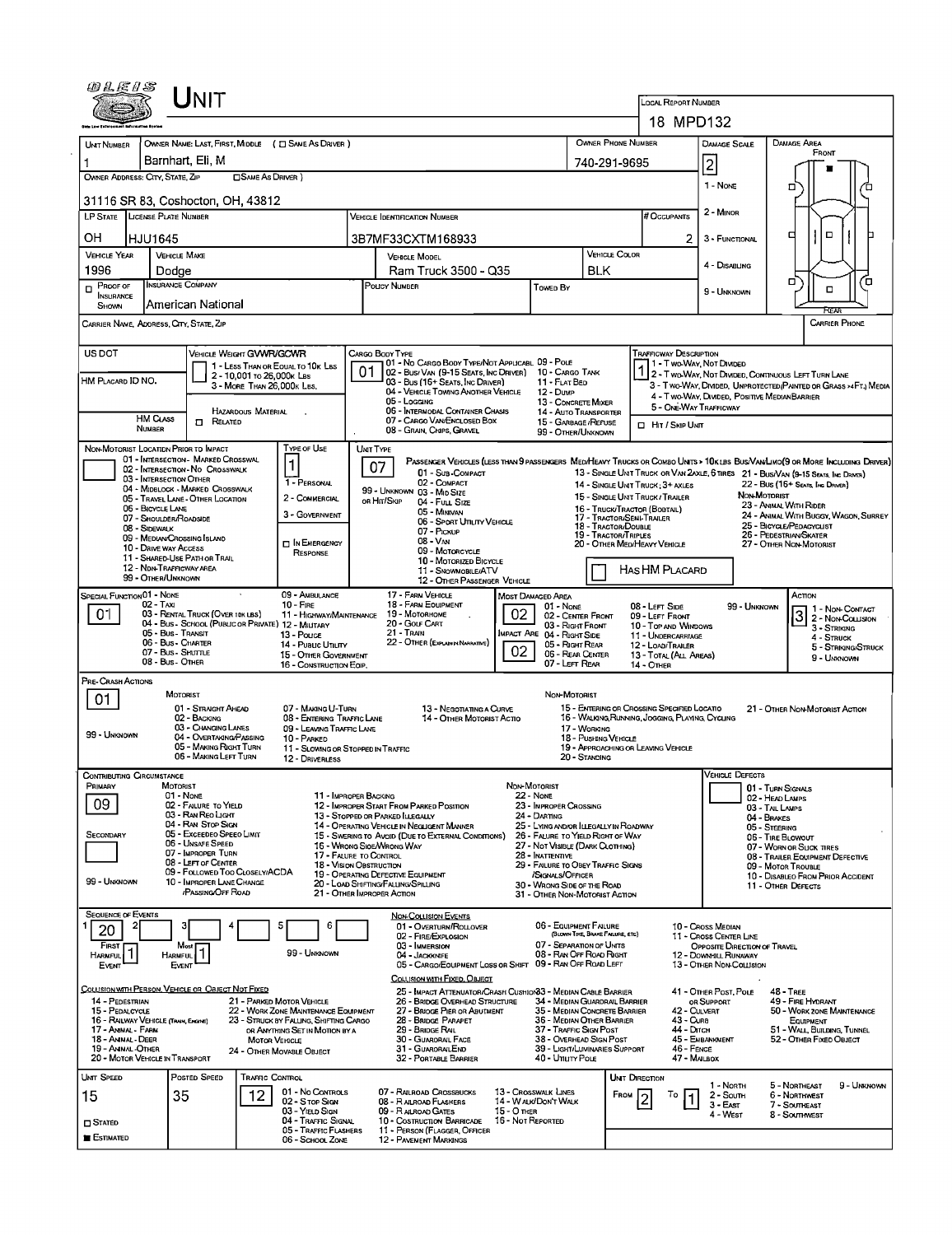|                                          |                                                                         | INIT                                                                                   |                                                          |                                                                                |                                                                                                                                                         |                                                                                                                                 |                                                                                             |                                                                                                                  |                                  |                                                                                                                               | LOCAL REPORT NUMBER                                                                                             |                                                                            |                                                      |                                                                                                                             |  |  |  |
|------------------------------------------|-------------------------------------------------------------------------|----------------------------------------------------------------------------------------|----------------------------------------------------------|--------------------------------------------------------------------------------|---------------------------------------------------------------------------------------------------------------------------------------------------------|---------------------------------------------------------------------------------------------------------------------------------|---------------------------------------------------------------------------------------------|------------------------------------------------------------------------------------------------------------------|----------------------------------|-------------------------------------------------------------------------------------------------------------------------------|-----------------------------------------------------------------------------------------------------------------|----------------------------------------------------------------------------|------------------------------------------------------|-----------------------------------------------------------------------------------------------------------------------------|--|--|--|
|                                          |                                                                         |                                                                                        |                                                          |                                                                                |                                                                                                                                                         |                                                                                                                                 |                                                                                             |                                                                                                                  |                                  |                                                                                                                               | 18 MPD132                                                                                                       |                                                                            |                                                      |                                                                                                                             |  |  |  |
| UNIT NUMBER                              |                                                                         | Witner, Randell, L                                                                     |                                                          | OWNER NAME: LAST, FIRST, MIDDLE ( C SAME AS DRIVER )                           |                                                                                                                                                         |                                                                                                                                 |                                                                                             |                                                                                                                  |                                  | <b>OWNER PHONE NUMBER</b>                                                                                                     |                                                                                                                 | DAMAGE SCALE                                                               |                                                      | <b>DAMAGE AREA</b><br>FRONT                                                                                                 |  |  |  |
| 2<br>OWNER ADDRESS: CITY, STATE, ZIP     |                                                                         |                                                                                        | <b>CISAME AS DRIVER</b> )                                |                                                                                |                                                                                                                                                         |                                                                                                                                 |                                                                                             |                                                                                                                  |                                  | 330-275-4539                                                                                                                  |                                                                                                                 | 3<br>1 - None                                                              |                                                      | п                                                                                                                           |  |  |  |
|                                          | 3551 SR 83 LOT 14, Millersburg, OH, 44654                               |                                                                                        |                                                          |                                                                                |                                                                                                                                                         |                                                                                                                                 |                                                                                             |                                                                                                                  |                                  |                                                                                                                               |                                                                                                                 |                                                                            |                                                      | α<br>п                                                                                                                      |  |  |  |
|                                          | LP STATE   LICENSE PLATE NUMBER<br><b>VEHICLE IDENTIFICATION NUMBER</b> |                                                                                        |                                                          |                                                                                |                                                                                                                                                         |                                                                                                                                 |                                                                                             |                                                                                                                  |                                  |                                                                                                                               |                                                                                                                 | 2 - MINOR                                                                  |                                                      |                                                                                                                             |  |  |  |
| ОН                                       | HJC2617                                                                 |                                                                                        |                                                          |                                                                                |                                                                                                                                                         | 2G2AF51R5J9254697                                                                                                               |                                                                                             |                                                                                                                  |                                  |                                                                                                                               | 1                                                                                                               | 3 - FUNCTIONAL                                                             | $\Box$<br>□                                          |                                                                                                                             |  |  |  |
| <b>VEHICLE YEAR</b>                      |                                                                         | <b>VEHICLE MAKE</b>                                                                    |                                                          |                                                                                |                                                                                                                                                         | <b>VEHICLE COLOR</b><br><b>VEHICLE MODEL</b>                                                                                    |                                                                                             |                                                                                                                  |                                  |                                                                                                                               |                                                                                                                 |                                                                            |                                                      |                                                                                                                             |  |  |  |
| 1988                                     |                                                                         | Pontiac                                                                                |                                                          |                                                                                |                                                                                                                                                         | 6000                                                                                                                            |                                                                                             | GRY                                                                                                              |                                  |                                                                                                                               | 4 - DISABLING                                                                                                   |                                                                            | □<br>Έ                                               |                                                                                                                             |  |  |  |
| Proof of<br><b>INSURANCE</b>             |                                                                         | <b>INSURANCE COMPANY</b>                                                               |                                                          |                                                                                |                                                                                                                                                         | POUCY NUMBER                                                                                                                    | Towed By                                                                                    |                                                                                                                  |                                  |                                                                                                                               | 9 - UMMOWN                                                                                                      |                                                                            |                                                      |                                                                                                                             |  |  |  |
| SHOWN                                    |                                                                         | <b>State Farm</b><br>CARRIER NAME, ADDRESS, CITY, STATE, ZIP                           |                                                          |                                                                                |                                                                                                                                                         |                                                                                                                                 |                                                                                             |                                                                                                                  |                                  |                                                                                                                               |                                                                                                                 |                                                                            |                                                      | <b>CARRIER PHONE</b>                                                                                                        |  |  |  |
|                                          |                                                                         |                                                                                        |                                                          |                                                                                |                                                                                                                                                         |                                                                                                                                 |                                                                                             |                                                                                                                  |                                  |                                                                                                                               |                                                                                                                 |                                                                            |                                                      |                                                                                                                             |  |  |  |
| US DOT                                   |                                                                         |                                                                                        | VEHICLE WEIGHT GVWR/GCWR                                 |                                                                                |                                                                                                                                                         | CARGO BODY TYPE<br>01 - No CARGO BODY TYPE/NOT APPLICABL 09 - POLE                                                              |                                                                                             |                                                                                                                  |                                  |                                                                                                                               | <b>TRAFFICWAY DESCRIPTION</b><br>1 - Two-Way, Not Divided                                                       |                                                                            |                                                      |                                                                                                                             |  |  |  |
| HM PLACARD ID NO.                        |                                                                         |                                                                                        | 2 - 10,001 To 26,000K LBS<br>3 - MORE THAN 26,000 K LBS. | 1 - LESS THAN OR EOUAL TO 10K LBS                                              | 01                                                                                                                                                      | 02 - Bus/Van (9-15 Seats, Inc Driver) 10 - Cargo Tank<br>03 - Bus (16+ SEATS, INC DRIVER)                                       |                                                                                             | 11 - FLAT BED                                                                                                    |                                  |                                                                                                                               |                                                                                                                 |                                                                            |                                                      | 2 - T WO-WAY, NOT DIVIDED, CONTINUOUS LEFT TURN LANE<br>3 - Two-WAY, DIMDED, UNPROTECTED (PAINTED OR GRASS > 4FT.) MEDIA    |  |  |  |
|                                          |                                                                         |                                                                                        |                                                          |                                                                                |                                                                                                                                                         | 04 - VEHICLE TOWING ANOTHER VEHICLE<br>05 - Logging                                                                             |                                                                                             | <b>12 - DUMP</b><br>13 - CONCRETE MIXER                                                                          |                                  |                                                                                                                               | 4 - Two-Way, Divided, Positive MedianBarrier                                                                    |                                                                            |                                                      |                                                                                                                             |  |  |  |
|                                          | <b>HM CLASS</b>                                                         | $\Box$ Related                                                                         | <b>HAZARDOUS MATERIAL</b>                                |                                                                                |                                                                                                                                                         | 06 - INTERMODAL CONTAINER CHASIS<br>07 - CARGO VAN/ENCLOSED BOX                                                                 |                                                                                             | 14 - AUTO TRANSPORTER<br>15 - GARBAGE /REFUSE                                                                    |                                  |                                                                                                                               | 5 - ONE WAY TRAFFICWAY<br>HIT / SKIP UNIT                                                                       |                                                                            |                                                      |                                                                                                                             |  |  |  |
|                                          | NUMBER                                                                  |                                                                                        |                                                          |                                                                                |                                                                                                                                                         | 08 - GRAIN, CHIPS, GRAVEL                                                                                                       |                                                                                             | 99 - OTHER/UNKNOWN                                                                                               |                                  |                                                                                                                               |                                                                                                                 |                                                                            |                                                      |                                                                                                                             |  |  |  |
|                                          |                                                                         | NON-MOTORIST LOCATION PRIOR TO IMPACT<br>01 - INTERSECTION - MARKED CROSSWAL           |                                                          | Type of Use                                                                    |                                                                                                                                                         | UNT TYPE<br>03                                                                                                                  |                                                                                             |                                                                                                                  |                                  |                                                                                                                               |                                                                                                                 |                                                                            |                                                      | PASSENGER VEHICLES (LESS THAN 9 PASSENGERS MED/HEAVY TRUCKS OR COMBO UNTS > 10K LBS BUS/VAWLIMO(9 OR MORE INCLUDING DRIVER) |  |  |  |
|                                          |                                                                         | 02 - INTERSECTION - NO CROSSWALK<br>03 - INTERSECTION OTHER                            |                                                          | 1 - PERSONAL                                                                   |                                                                                                                                                         | 01 - Sub-COMPACT<br>02 - COMPACT                                                                                                |                                                                                             |                                                                                                                  |                                  |                                                                                                                               |                                                                                                                 |                                                                            |                                                      | 13 - SINGLE UNIT TRUCK OR VAN 2AXLE, 6 TIRES 21 - BUS/VAN (9-15 SEATS, INC DAVER)<br>22 - Bus (16+ Seats, Inc Driver)       |  |  |  |
|                                          |                                                                         | 04 - MIDBLOCK - MARKED CROSSWALK<br>05 - TRAVEL LANE - OTHER LOCATION                  |                                                          | 2 - COMMERCIAL                                                                 |                                                                                                                                                         | 99 - UNKNOWN 03 - MID SIZE<br>OR HIT/SKIP<br>04 - Full Size                                                                     |                                                                                             |                                                                                                                  |                                  |                                                                                                                               | 14 - SINGLE UNIT TRUCK : 3+ AXLES<br>NON-MOTORIST<br>15 - SINGLE UNIT TRUCK / TRAILER<br>23 - ANIMAL WITH RIDER |                                                                            |                                                      |                                                                                                                             |  |  |  |
|                                          | 06 - BICYCLE LANE<br>08 - SIOEWALK                                      | 07 - Shoulder/Roadside                                                                 |                                                          | 3 - GOVERNMENT                                                                 |                                                                                                                                                         | 05 - MINIVAN<br>06 - SPORT UTIUTY VEHICLE                                                                                       |                                                                                             |                                                                                                                  | 18 - TRACTOR/DOUBLE              | 16 - TRUCK/TRACTOR (BOBTAL)<br>24 - ANIMAL WITH BUGGY, WAGON, SURREY<br>17 - TRACTOR/SEMI-TRAILER<br>25 - BICYCLE/PEDACYCLIST |                                                                                                                 |                                                                            |                                                      |                                                                                                                             |  |  |  |
|                                          |                                                                         | 09 - MEOIAN CROSSING ISLAND<br><b>10 - DRIVE WAY ACCESS</b>                            |                                                          | D IN EMERGENCY                                                                 | 07 - Ptckup<br>08 - VAN                                                                                                                                 |                                                                                                                                 |                                                                                             |                                                                                                                  |                                  | <b>19 - TRACTOR/TRIPLES</b>                                                                                                   | 20 - OTHER MEDIHEAVY VEHICLE                                                                                    |                                                                            | 26 - PEDESTRIAN/SKATER<br>27 - OTHER NON-MOTORIST    |                                                                                                                             |  |  |  |
|                                          |                                                                         | 11 - SHARED USE PATH OR TRAIL<br>12 - NON-TRAFFICWAY AREA                              |                                                          | RESPONSE                                                                       | 09 - MOTORCYCLE<br>10 - Motorized Bicycle                                                                                                               |                                                                                                                                 |                                                                                             |                                                                                                                  |                                  |                                                                                                                               | HAS HM PLACARD                                                                                                  |                                                                            |                                                      |                                                                                                                             |  |  |  |
|                                          |                                                                         | 99 - OTHER/UNKNOWN                                                                     |                                                          |                                                                                |                                                                                                                                                         | 11 - SNOWMOBILE/ATV<br>12 - OTHER PASSENGER VEHICLE                                                                             |                                                                                             |                                                                                                                  |                                  |                                                                                                                               |                                                                                                                 |                                                                            |                                                      |                                                                                                                             |  |  |  |
| SPECIAL FUNCTION 01 - NONE               | $02 - T_Ax1$                                                            |                                                                                        |                                                          | 09 - AMBULANCE<br>$10 -$ Fire                                                  |                                                                                                                                                         | 17 - FARM VEHICLE<br>18 - FARM EQUIPMENT                                                                                        | 06                                                                                          | <b>MOST DAMAGED AREA</b><br>01 - None                                                                            |                                  |                                                                                                                               | 08 - LEFT SIDE                                                                                                  |                                                                            | 99 - UNKNOWN                                         | Астюм<br>1 - Non-CONTACT                                                                                                    |  |  |  |
| 01                                       |                                                                         | 03 - RENTAL TRUCK (OVER 10KLBS)<br>04 - Bus - SCHOOL (PUBLIC OR PRIVATE) 12 - MILITARY |                                                          | 11 - HIGHWAY/MAINTENANCE                                                       |                                                                                                                                                         | 19 - MOTORHDME<br>20 - Gour CART                                                                                                | 02 - CENTER FRONT                                                                           | 09 - LEFT FRONT<br>10 - TOP AND WINDOWS                                                                          |                                  |                                                                                                                               | $\left  4 \right $ 2 - Non-Collision<br>3 - Striking                                                            |                                                                            |                                                      |                                                                                                                             |  |  |  |
|                                          |                                                                         | 05 - Bus - Transit<br>06 - Bus - Charter                                               |                                                          | 13 - Pouce<br>14 - Pusuc Umury                                                 | 21 - Tran<br>MPACT ARE 04 - RIGHT SIDE<br>22 - OTHER (EXPLAIN IN NARRATIVE)<br>05 - Right Rear<br>06                                                    |                                                                                                                                 |                                                                                             |                                                                                                                  |                                  |                                                                                                                               | 11 - UNDERCARRIAGE<br>12 - LOAD/TRAILER                                                                         |                                                                            |                                                      | 4 - STRUCK<br>5 - STRIKING/STRUCK                                                                                           |  |  |  |
|                                          |                                                                         | 07 - Bus - SHUTTLE<br>08 - Bus - OTHER                                                 |                                                          | 15 - Other Government<br>16 - CONSTRUCTION EOIP.                               |                                                                                                                                                         | 06 - REAR CENTER<br>07 - LEFT REAR<br>14 - OTHER                                                                                |                                                                                             |                                                                                                                  |                                  |                                                                                                                               |                                                                                                                 | 13 - TOTAL (ALL AREAS)                                                     |                                                      | 9 - Unknown                                                                                                                 |  |  |  |
| PRE- CRASH ACTIONS                       |                                                                         |                                                                                        |                                                          |                                                                                |                                                                                                                                                         |                                                                                                                                 |                                                                                             |                                                                                                                  |                                  |                                                                                                                               |                                                                                                                 |                                                                            |                                                      |                                                                                                                             |  |  |  |
| 11                                       |                                                                         | <b>MOTORIST</b><br>01 - STRAIGHT AHEAD                                                 |                                                          | 07 - MAKING U-TURN                                                             |                                                                                                                                                         | 13 - NEGOTIATING A CURVE                                                                                                        |                                                                                             | NON-MOTORIST                                                                                                     |                                  |                                                                                                                               | 15 - ENTERING OR CROSSING SPECIFIED LOCATIO                                                                     |                                                                            |                                                      | 21 - OTHER NON-MOTORIST ACTION                                                                                              |  |  |  |
| 99 - UNKNOWN                             |                                                                         | 02 - BACKING<br>03 - CHANGING LANES                                                    |                                                          | 08 - ENTERING TRAFFIC LANE<br>09 - LEAVING TRAFFIC LANE                        |                                                                                                                                                         | 14 - OTHER MOTORIST ACTIO<br>17 - WORKING                                                                                       |                                                                                             |                                                                                                                  |                                  |                                                                                                                               | 16 - WALKING RUNNING, JOGGING, PLAYING, CYCLING                                                                 |                                                                            |                                                      |                                                                                                                             |  |  |  |
|                                          |                                                                         | 04 - OVERTAKING/PASSING<br>05 - MAKING RIGHT TURN                                      |                                                          | 10 - PARKED<br>11 - SLOWING OR STOPPED IN TRAFFIC                              |                                                                                                                                                         |                                                                                                                                 |                                                                                             |                                                                                                                  | 18 - Pushing Vehicle             |                                                                                                                               | 19 - APPROACHING OR LEAVING VEHICLE                                                                             |                                                                            |                                                      |                                                                                                                             |  |  |  |
|                                          |                                                                         | 06 - MAKING LEFT TURN                                                                  |                                                          | 12 - DRIVERLESS                                                                |                                                                                                                                                         |                                                                                                                                 |                                                                                             |                                                                                                                  | 20 - STANDING                    |                                                                                                                               |                                                                                                                 | <b>VEHICLE DEFECTS</b>                                                     |                                                      |                                                                                                                             |  |  |  |
| Contributing Circumstance<br>PRIMARY     |                                                                         | MOTORIST<br>$01 - \text{Note}$                                                         |                                                          | 11 - IMPROPER BACKING                                                          |                                                                                                                                                         |                                                                                                                                 |                                                                                             | Non-Motorist<br><b>22 - NONE</b>                                                                                 |                                  |                                                                                                                               |                                                                                                                 |                                                                            |                                                      | 01 - TURN SIGNALS                                                                                                           |  |  |  |
| 01                                       |                                                                         | 02 - FAILURE TO YIELD<br>03 - RAN RED LIGHT                                            |                                                          |                                                                                |                                                                                                                                                         | 12 - IMPROPER START FROM PARKED POSITION<br>13 - Stopped or Parked ILLEGALLY                                                    |                                                                                             | 23 - IMPROPER CROSSING                                                                                           |                                  |                                                                                                                               |                                                                                                                 |                                                                            | 02 - HEAD LAMPS<br>03 - TAIL LAMPS                   |                                                                                                                             |  |  |  |
| SECONDARY                                |                                                                         | 04 - RAN STOP SIGN<br>05 - Exceeded Speed LIMIT                                        |                                                          |                                                                                |                                                                                                                                                         | 14 - OPERATING VEHICLE IN NEGLIGENT MANNER<br>15 - Swering to Avdid (Due to External Conditions)                                | 24 - DARTING<br>25 - LYING AND OR ILLEGALLY IN ROADWAY<br>26 - FALURE TO YIELD RIGHT OF WAY |                                                                                                                  |                                  |                                                                                                                               |                                                                                                                 | 04 - BRAKES<br>05 - STEERING<br>06 - TIRE BLOWOUT                          |                                                      |                                                                                                                             |  |  |  |
|                                          |                                                                         | 06 - UNSAFE SPEED<br>07 - IMPROPER TURN                                                |                                                          | 17 - FALURE TO CONTROL                                                         |                                                                                                                                                         | 16 - WRONG SIDE WRONG WAY                                                                                                       |                                                                                             | 27 - NOT VISIBLE (DARK CLOTHING)<br>28 - INATTENTIVE                                                             |                                  |                                                                                                                               |                                                                                                                 |                                                                            |                                                      | 07 - WORN OR SLICK TIRES<br>08 - TRAILER EQUIPMENT DEFECTIVE                                                                |  |  |  |
|                                          |                                                                         | 08 - LEFT OF CENTER<br>09 - FOLLOWED TOO CLOSELY/ACDA                                  |                                                          | 18 - Vision Obstruction                                                        |                                                                                                                                                         | 19 - OPERATING DEFECTIVE EQUIPMENT                                                                                              |                                                                                             | 29 - FALURE TO OBEY TRAFFIC SIGNS<br>09 - MOTOR TROUBLE<br>/SIGNALS/OFFICER<br>10 - DISABLED FROM PRIOR ACCIDENT |                                  |                                                                                                                               |                                                                                                                 |                                                                            |                                                      |                                                                                                                             |  |  |  |
| 99 - UNKNOWN                             |                                                                         | 10 - IMPROPER LANE CHANGE<br>PASSING OFF ROAD                                          |                                                          |                                                                                |                                                                                                                                                         | 20 - LOAD SHIFTING/FALLING/SPILLING<br>21 - OTHER IMPROPER ACTION                                                               |                                                                                             | 30 - Wrong Side of the Road<br>31 - OTHER NON-MOTORIST ACTION                                                    |                                  |                                                                                                                               |                                                                                                                 |                                                                            |                                                      | 11 - OTHER DEFECTS                                                                                                          |  |  |  |
| <b>SEQUENCE OF EVENTS</b>                |                                                                         |                                                                                        |                                                          |                                                                                |                                                                                                                                                         | <b>NON-COLLISION EVENTS</b>                                                                                                     |                                                                                             |                                                                                                                  |                                  |                                                                                                                               |                                                                                                                 |                                                                            |                                                      |                                                                                                                             |  |  |  |
| 20                                       | 2                                                                       |                                                                                        |                                                          | 6                                                                              |                                                                                                                                                         | 01 - OVERTURN/ROLLOVER<br>02 - FIRE/EXPLOSION                                                                                   |                                                                                             | 06 - EQUIPMENT FAILURE                                                                                           | (BLOWN TIRE, BRAKE FAILURE, ETC) |                                                                                                                               |                                                                                                                 | 10 - Cross Median<br>11 - Cross Center Line                                |                                                      |                                                                                                                             |  |  |  |
| FIRST<br>HARMFUL <sup>1</sup>            |                                                                         | Most<br>HARMFUL <sup>1</sup>                                                           |                                                          | 99 - UNKNOWN                                                                   |                                                                                                                                                         | 03 - IMMERSION<br>04 - JACKKMFE                                                                                                 |                                                                                             | 07 - SEPARATION OF UNITS<br>08 - RAN OFF ROAD RIGHT                                                              |                                  |                                                                                                                               |                                                                                                                 | OPPOSITE DIRECTION OF TRAVEL<br>12 - DOWNHILL RUNAWAY                      |                                                      |                                                                                                                             |  |  |  |
| Event                                    |                                                                         | EVENT                                                                                  |                                                          |                                                                                |                                                                                                                                                         | 05 - CARGO/EQUIPMENT LOSS OR SHIFT 09 - RAN OFF ROAD LEFT<br>COLLISION WITH FIXED, OBJECT                                       |                                                                                             |                                                                                                                  |                                  |                                                                                                                               |                                                                                                                 | 13 - OTHER NON-COLUSION                                                    |                                                      |                                                                                                                             |  |  |  |
| 14 - PEDESTRIAN                          |                                                                         | Collision with Person, Vehicle or Object Not Fixed                                     |                                                          | 21 - PARKEO MOTOR VEHICLE                                                      |                                                                                                                                                         | 25 - IMPACT ATTENUATOR/CRASH CUSHION33 - MEDIAN CABLE BARRIER                                                                   |                                                                                             |                                                                                                                  |                                  |                                                                                                                               |                                                                                                                 | 41 - OTHER POST, POLE                                                      |                                                      | 48 - Tree                                                                                                                   |  |  |  |
| 15 - PEDALCYCLE                          |                                                                         | 16 - RAILWAY VEHICLE (TRAIN, ENGINE)                                                   |                                                          | 22 - WORK ZONE MAINTENANCE EQUIPMENT<br>23 - STRUCK BY FALLING, SHIFTING CARGO |                                                                                                                                                         | 26 - BRIDGE OVERHEAD STRUCTURE<br>34 - MEDIAN GUARDRAIL BARRIER<br>27 - BRIDGE PIER OR ABUTMENT<br>35 - MEDIAN CONCRETE BARRIER |                                                                                             |                                                                                                                  |                                  |                                                                                                                               | 42 - CULVERT<br>43 - Curs                                                                                       | OR SUPPORT<br>49 - FIRE HYDRANT<br>50 - WORK ZONE MAINTENANCE<br>EQUIPMENT |                                                      |                                                                                                                             |  |  |  |
| 17 - ANIMAL - FARM<br>18 - Animal - Deer |                                                                         |                                                                                        | <b>MOTOR VEHICLE</b>                                     | OR ANYTHING SET IN MOTION BY A                                                 | 28 - BRIDGE PARAPET<br>36 - MEDIAN OTHER BARRIER<br>37 - TRAFFIC SIGN POST<br>29 - Bridge Rail<br><b>30 - GUARDRAIL FACE</b><br>38 - Overhead Sign Post |                                                                                                                                 |                                                                                             |                                                                                                                  |                                  |                                                                                                                               | 44 - Олсн                                                                                                       | 45 - EMBANKMENT                                                            | 51 - WALL BUILDING TUNNEL<br>52 - OTHER FIXED OBJECT |                                                                                                                             |  |  |  |
| 19 - Animal -Other                       |                                                                         | 20 - MOTOR VEHICLE IN TRANSPORT                                                        |                                                          | 24 - OTHER MOVABLE OBJECT                                                      |                                                                                                                                                         | 31 - GUARDRAILEND<br>32 - PORTABLE BARRIER                                                                                      |                                                                                             | 39 - LIGHT/LUMINARIES SUPPORT<br>40 - Umury Pous                                                                 |                                  |                                                                                                                               | 46 - FENCE<br>47 - MAILBOX                                                                                      |                                                                            |                                                      |                                                                                                                             |  |  |  |
| UNIT SPEED                               |                                                                         | POSTED SPEED                                                                           | TRAFFIC CONTROL                                          |                                                                                |                                                                                                                                                         |                                                                                                                                 |                                                                                             |                                                                                                                  |                                  | Unit Drection                                                                                                                 |                                                                                                                 |                                                                            |                                                      |                                                                                                                             |  |  |  |
| 0                                        |                                                                         | 35                                                                                     | 12                                                       | 01 - No CONTROLS<br>02 - S TOP SIGN                                            |                                                                                                                                                         | 07 - RALROAD CROSSBUCKS<br>08 - RAILROAD FLASHERS                                                                               |                                                                                             | 13 - Crosswalk Lines<br>14 - WALK/DON'T WALK                                                                     |                                  | FROM                                                                                                                          | То                                                                                                              | 1 - North<br>2 - South<br>$3 - EAST$                                       |                                                      | 5 - Northeast<br>9 - UNKNOWN<br>6 - NORTHWEST<br>7 - SOUTHEAST                                                              |  |  |  |
| <b>E</b> Stated                          |                                                                         |                                                                                        |                                                          | 03 - YIELD SIGN<br>04 - TRAFFIC SIGNAL                                         |                                                                                                                                                         | 09 - RALROAD GATES<br>10 - Costruction Barricade                                                                                | 15 - O THER<br>16 - Not Reported                                                            |                                                                                                                  |                                  |                                                                                                                               |                                                                                                                 | 4 WEST                                                                     |                                                      | 8 - SOUTHWEST                                                                                                               |  |  |  |
| <b>CI ESTIMATED</b>                      |                                                                         |                                                                                        |                                                          | 05 - TRAFFIC FLASHERS<br>06 - School Zone                                      |                                                                                                                                                         | 11 - PERSON (FLAGGER, OFFICER<br><b>12 - PAVEMENT MARKINGS</b>                                                                  |                                                                                             |                                                                                                                  |                                  |                                                                                                                               |                                                                                                                 |                                                                            |                                                      |                                                                                                                             |  |  |  |

 $\label{eq:2.1} \frac{1}{\sqrt{2}}\left(\frac{1}{\sqrt{2}}\right)^{2} \left(\frac{1}{\sqrt{2}}\right)^{2} \left(\frac{1}{\sqrt{2}}\right)^{2} \left(\frac{1}{\sqrt{2}}\right)^{2} \left(\frac{1}{\sqrt{2}}\right)^{2} \left(\frac{1}{\sqrt{2}}\right)^{2} \left(\frac{1}{\sqrt{2}}\right)^{2} \left(\frac{1}{\sqrt{2}}\right)^{2} \left(\frac{1}{\sqrt{2}}\right)^{2} \left(\frac{1}{\sqrt{2}}\right)^{2} \left(\frac{1}{\sqrt{2}}\right)^{2} \left(\$